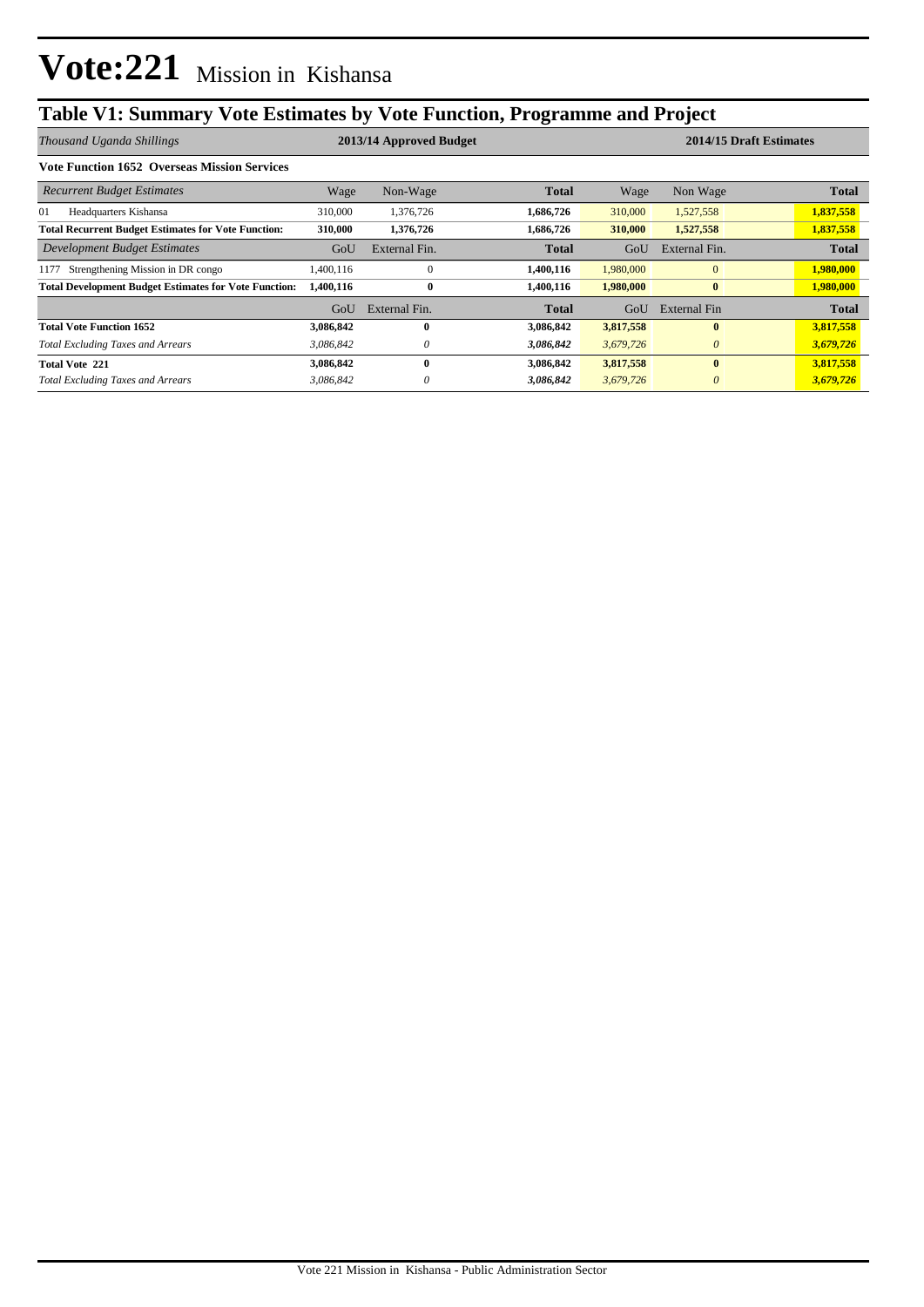# **Vote:221** Mission in Kishansa

### **Table V2: Summary Vote Estimates by Item**

| Thousand Uganda Shillings                                | 2013/14 Approved Budget |                       | 2014/15 Draft Estimates |           |                       |              |
|----------------------------------------------------------|-------------------------|-----------------------|-------------------------|-----------|-----------------------|--------------|
|                                                          | GoU                     | External Fin.         | <b>Total</b>            |           | GoU External Fin.     | <b>Total</b> |
| <b>Employees, Goods and Services (Outputs Provided)</b>  | 1,686,726               | 0                     | 1,686,726               | 1,699,726 | $\boldsymbol{\theta}$ | 1,699,726    |
| 211103 Allowances                                        | 629.328                 | $\mathbf{0}$          | 629,328                 | 642,328   | $\mathbf{0}$          | 642,328      |
| 211105 Missions staff salaries                           | 310,000                 | $\mathbf{0}$          | 310,000                 | 310,000   | $\overline{0}$        | 310,000      |
| 213001 Medical expenses (To employees)                   | 20,000                  | 0                     | 20,000                  | 20,000    | $\mathbf{0}$          | 20,000       |
| 221001 Advertising and Public Relations                  | 5,000                   | $\Omega$              | 5,000                   | 5,000     | $\overline{0}$        | 5,000        |
| 221008 Computer supplies and Information Technology (IT) | 5,000                   | 0                     | 5,000                   | 5,000     | $\mathbf{0}$          | 5,000        |
| 221009 Welfare and Entertainment                         | 5,000                   | $\Omega$              | 5,000                   | 5,000     | $\Omega$              | 5,000        |
| 221011 Printing, Stationery, Photocopying and Binding    | 13,600                  | $\mathbf{0}$          | 13,600                  | 13,600    | $\overline{0}$        | 13,600       |
| 221012 Small Office Equipment                            | 2,000                   | $\Omega$              | 2,000                   | 2,000     | $\Omega$              | 2,000        |
| 221014 Bank Charges and other Bank related costs         | 6,304                   | $\Omega$              | 6,304                   | 6,304     | $\overline{0}$        | 6,304        |
| 222001 Telecommunications                                | 32.799                  | 0                     | 32,799                  | 32,799    | $\mathbf{0}$          | 32,799       |
| 223001 Property Expenses                                 | 5,000                   | $\Omega$              | 5,000                   | 5,000     | $\overline{0}$        | 5,000        |
| 223003 Rent - (Produced Assets) to private entities      | 388,800                 | $\mathbf{0}$          | 388,800                 | 388,800   | $\mathbf{0}$          | 388,800      |
| 223005 Electricity                                       | 16,450                  | $\mathbf{0}$          | 16,450                  | 16,450    | $\mathbf{0}$          | 16,450       |
| 223006 Water                                             | 13,870                  | 0                     | 13,870                  | 13,870    | $\mathbf{0}$          | 13,870       |
| 226001 Insurances                                        | 3,286                   | $\Omega$              | 3,286                   | 3,286     | $\overline{0}$        | 3,286        |
| 227001 Travel inland                                     | 23,028                  | $\mathbf{0}$          | 23,028                  | 23,028    | $\mathbf{0}$          | 23,028       |
| 227002 Travel abroad                                     | 96,011                  | $\Omega$              | 96,011                  | 96,011    | $\mathbf{0}$          | 96,011       |
| 227003 Carriage, Haulage, Freight and transport hire     | 64,000                  | $\mathbf{0}$          | 64,000                  | 64,000    | $\overline{0}$        | 64,000       |
| 227004 Fuel, Lubricants and Oils                         | 23,110                  | $\mathbf{0}$          | 23,110                  | 23,110    | $\Omega$              | 23,110       |
| 228002 Maintenance - Vehicles                            | 18,000                  | $\mathbf{0}$          | 18,000                  | 18,000    | $\mathbf{0}$          | 18,000       |
| 228004 Maintenance – Other                               | 6,140                   | $\boldsymbol{0}$      | 6,140                   | 6,140     | $\mathbf{0}$          | 6,140        |
| <b>Investment</b> (Capital Purchases)                    | 1,400,116               | $\boldsymbol{\theta}$ | 1,400,116               | 1,980,000 | $\boldsymbol{\theta}$ | 1,980,000    |
| 231001 Non Residential buildings (Depreciation)          | 1,400,116               | $\mathbf{0}$          | 1,400,116               | 1,800,000 | $\overline{0}$        | 1,800,000    |
| 231004 Transport equipment                               | $\boldsymbol{0}$        | $\boldsymbol{0}$      | $\bf{0}$                | 180,000   | $\mathbf{0}$          | 180,000      |
| <b>Arrears</b>                                           | $\theta$                | $\boldsymbol{\theta}$ | 0                       | 137,832   | $\boldsymbol{\theta}$ | 137,832      |
| 321608 Pension arrears (Budgeting)                       | $\Omega$                | $\mathbf{0}$          | $\bf{0}$                | 137,832   | $\mathbf{0}$          | 137,832      |
| <b>Grand Total Vote 221</b>                              | 3,086,842               | $\bf{0}$              | 3,086,842               | 3,817,558 | $\bf{0}$              | 3,817,558    |
| <b>Total Excluding Taxes and Arrears</b>                 | 3,086,842               | 0                     | 3,086,842               | 3,679,726 | $\theta$              | 3,679,726    |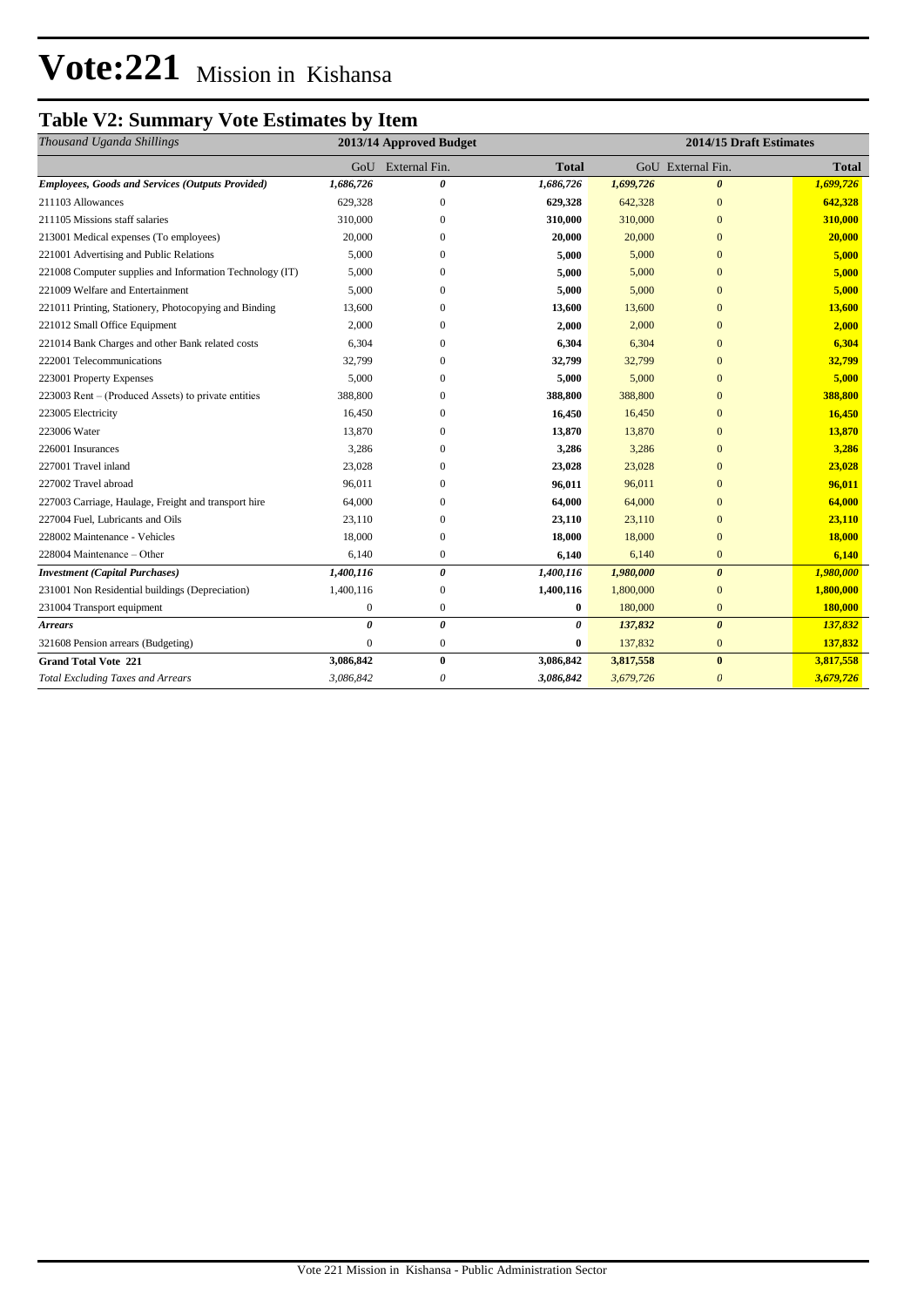# **Vote:221** Mission in Kishansa

## **Table V3: Detailed Estimates by Vote Function, Cost Centre, Output and Item**

### *Vote Function 1652 Overseas Mission Services*

#### *Recurrent Budget Estimates*

#### **Programme 01 Headquarters Kishansa**

| Thousand Uganda Shillings                                            |                  | 2013/14 Approved Budget | 2014/15 Draft Estimates |                       |              |              |
|----------------------------------------------------------------------|------------------|-------------------------|-------------------------|-----------------------|--------------|--------------|
| <b>Outputs Provided</b>                                              | Wage             | Non-Wage                | <b>Total</b>            | Wage                  | Non Wage     | <b>Total</b> |
| <b>Output:165201 Cooperation frameworks</b>                          |                  |                         |                         |                       |              |              |
| 211103 Allowances                                                    | $\boldsymbol{0}$ | 377,008                 | 377,008                 | $\mathbf{0}$          | 390,008      | 390,008      |
| 211105 Missions staff salaries                                       | 310,000          | $\overline{0}$          | 310,000                 | 310,000               | $\mathbf{0}$ | 310,000      |
| 213001 Medical expenses (To employees)                               | $\mathbf{0}$     | 20,000                  | 20,000                  | $\overline{0}$        | 20,000       | 20,000       |
| 221008 Computer supplies and Information Tec                         | $\boldsymbol{0}$ | 5,000                   | 5,000                   | $\mathbf{0}$          | 5,000        | 5,000        |
| 221009 Welfare and Entertainment                                     | $\boldsymbol{0}$ | 5,000                   | 5,000                   | $\mathbf{0}$          | 5,000        | 5,000        |
| 221011 Printing, Stationery, Photocopying and                        | $\boldsymbol{0}$ | 13,600                  | 13,600                  | $\overline{0}$        | 13,600       | 13,600       |
| 221012 Small Office Equipment                                        | $\boldsymbol{0}$ | 2,000                   | 2,000                   | $\mathbf{0}$          | 2,000        | 2,000        |
| 221014 Bank Charges and other Bank related c                         | $\mathbf{0}$     | 6,304                   | 6,304                   | $\overline{0}$        | 6,304        | 6,304        |
| 222001 Telecommunications                                            | $\mathbf{0}$     | 32,799                  | 32,799                  | $\overline{0}$        | 32,799       | 32,799       |
| 223001 Property Expenses                                             | $\mathbf{0}$     | 5,000                   | 5,000                   | $\mathbf{0}$          | 5,000        | 5,000        |
| 223003 Rent – (Produced Assets) to private enti                      | $\mathbf{0}$     | 330,334                 | 330,334                 | $\mathbf{0}$          | 330,334      | 330,334      |
| 223005 Electricity                                                   | $\mathbf{0}$     | 16,450                  | 16,450                  | $\overline{0}$        | 16,450       | 16,450       |
| 223006 Water                                                         | $\mathbf{0}$     | 13,870                  | 13,870                  | $\overline{0}$        | 13,870       | 13,870       |
| 226001 Insurances                                                    | $\boldsymbol{0}$ | 3,286                   | 3,286                   | $\mathbf{0}$          | 3,286        | 3,286        |
| 227001 Travel inland                                                 | $\boldsymbol{0}$ | 23,028                  | 23,028                  | $\boldsymbol{0}$      | 23,028       | 23,028       |
| 227002 Travel abroad                                                 | $\mathbf{0}$     | 96,011                  | 96,011                  | $\overline{0}$        | 96,011       | 96,011       |
| 227003 Carriage, Haulage, Freight and transpor                       | $\mathbf{0}$     | 64,000                  | 64,000                  | $\mathbf{0}$          | 64,000       | 64,000       |
| 227004 Fuel. Lubricants and Oils                                     | $\overline{0}$   | 23,110                  | 23,110                  | $\overline{0}$        | 23,110       | 23,110       |
| 228002 Maintenance - Vehicles                                        | $\mathbf{0}$     | 18,000                  | 18,000                  | $\overline{0}$        | 18,000       | 18,000       |
| Total Cost of Output 165201:                                         | 310,000          | 1,054,800               | 1,364,800               | 310,000               | 1,067,800    | 1,377,800    |
| <b>Output:165202 Consulars services</b>                              |                  |                         |                         |                       |              |              |
| 211103 Allowances                                                    | $\boldsymbol{0}$ | 165,310                 | 165,310                 | $\mathbf{0}$          | 165,310      | 165,310      |
| 228004 Maintenance – Other                                           | $\mathbf{0}$     | 6,140                   | 6,140                   | $\mathbf{0}$          | 6,140        | 6,140        |
| Total Cost of Output 165202:                                         | $\theta$         | 171,450                 | 171,450                 | $\boldsymbol{\theta}$ | 171,450      | 171,450      |
| Output:165204 Promotion of trade, tourism, education, and investment |                  |                         |                         |                       |              |              |
| 211103 Allowances                                                    | $\boldsymbol{0}$ | 87,010                  | 87,010                  | $\mathbf{0}$          | 87,010       | 87,010       |
| 221001 Advertising and Public Relations                              | $\mathbf{0}$     | 5,000                   | 5,000                   | $\mathbf{0}$          | 5,000        | 5,000        |
| 223003 Rent – (Produced Assets) to private enti                      | $\mathbf{0}$     | 58,466                  | 58,466                  | $\overline{0}$        | 58,466       | 58,466       |
| Total Cost of Output 165204:                                         | $\pmb{\theta}$   | 150,476                 | 150,476                 | $\boldsymbol{\theta}$ | 150,476      | 150,476      |
| <b>Total Cost of Outputs Provided</b>                                | 310,000          | 1,376,726               | 1,686,726               | 310,000               | 1,389,726    | 1,699,726    |
| <b>Arrears</b>                                                       | Wage             | Non-Wage                | <b>Total</b>            | Wage                  | Non Wage     | <b>Total</b> |
| Output:165299 Arrears                                                |                  |                         |                         |                       |              |              |
| 321608 Pension arrears (Budgeting)                                   | $\boldsymbol{0}$ | $\overline{0}$          | $\bf{0}$                | $\boldsymbol{0}$      | 137,832      | 137,832      |
| Total Cost of Output 165299:                                         | $\pmb{\theta}$   | 0                       | $\pmb{\theta}$          | $\boldsymbol{\theta}$ | 137,832      | 137,832      |
| <b>Total Cost of Arrears</b>                                         | $\bf{0}$         | $\bf{0}$                | $\bf{0}$                | $\bf{0}$              | 137,832      | 137,832      |
| <b>Total Programme 01</b>                                            | 310,000          | 1,376,726               | 1,686,726               | 310,000               | 1,527,558    | 1,837,558    |
| <b>Total Excluding Arrears</b>                                       | 310,000          | 1,376,726               | 1,686,726               | 310,000               | 1,389,726    | 1,699,726    |
| <b>Development Budget Estimates</b>                                  |                  |                         |                         |                       |              |              |

#### **Project 1177 Strengthening Mission in DR congo**

| Thousand Uganda Shillings                                              | 2014/15 Draft Estimates<br>2013/14 Approved Budget |               |              |           |                       |              |  |  |
|------------------------------------------------------------------------|----------------------------------------------------|---------------|--------------|-----------|-----------------------|--------------|--|--|
| <b>Capital Purchases</b>                                               | GoU                                                | External Fin. | <b>Total</b> | GoU       | External Fin.         | <b>Total</b> |  |  |
| Output:165272 Government Buildings and Administrative Infrastructure   |                                                    |               |              |           |                       |              |  |  |
| 231001 Non Residential buildings (Depreciatio                          | 1,400,116                                          |               | 1,400,116    | 1,800,000 | $\Omega$              | 1,800,000    |  |  |
| Total Cost of Output 165272:                                           | 1,400,116                                          | 0             | 1,400,116    | 1,800,000 | $\boldsymbol{\theta}$ | 1,800,000    |  |  |
| Output:165275 Purchase of Motor Vehicles and Other Transport Equipment |                                                    |               |              |           |                       |              |  |  |
| 231004 Transport equipment                                             |                                                    |               | 0            | 180,000   | $\Omega$              | 180,000      |  |  |
| Total Cost of Output 165275:                                           | 0                                                  | 0             | 0            | 180,000   | $\boldsymbol{\theta}$ | 180,000      |  |  |
| <b>Total Cost of Capital Purchases</b>                                 | 1,400,116                                          | $\bf{0}$      | 1,400,116    | 1,980,000 | $\mathbf{0}$          | 1,980,000    |  |  |
| <b>Total Project 1177</b>                                              | 1,400,116                                          | $\mathbf 0$   | 1,400,116    | 1,980,000 | $\mathbf{0}$          | 1,980,000    |  |  |
| <b>Total Excluding Taxes and Arrears</b>                               | 1,400,116                                          | 0             | 1,400,116    | 1,980,000 | $\theta$              | 1,980,000    |  |  |